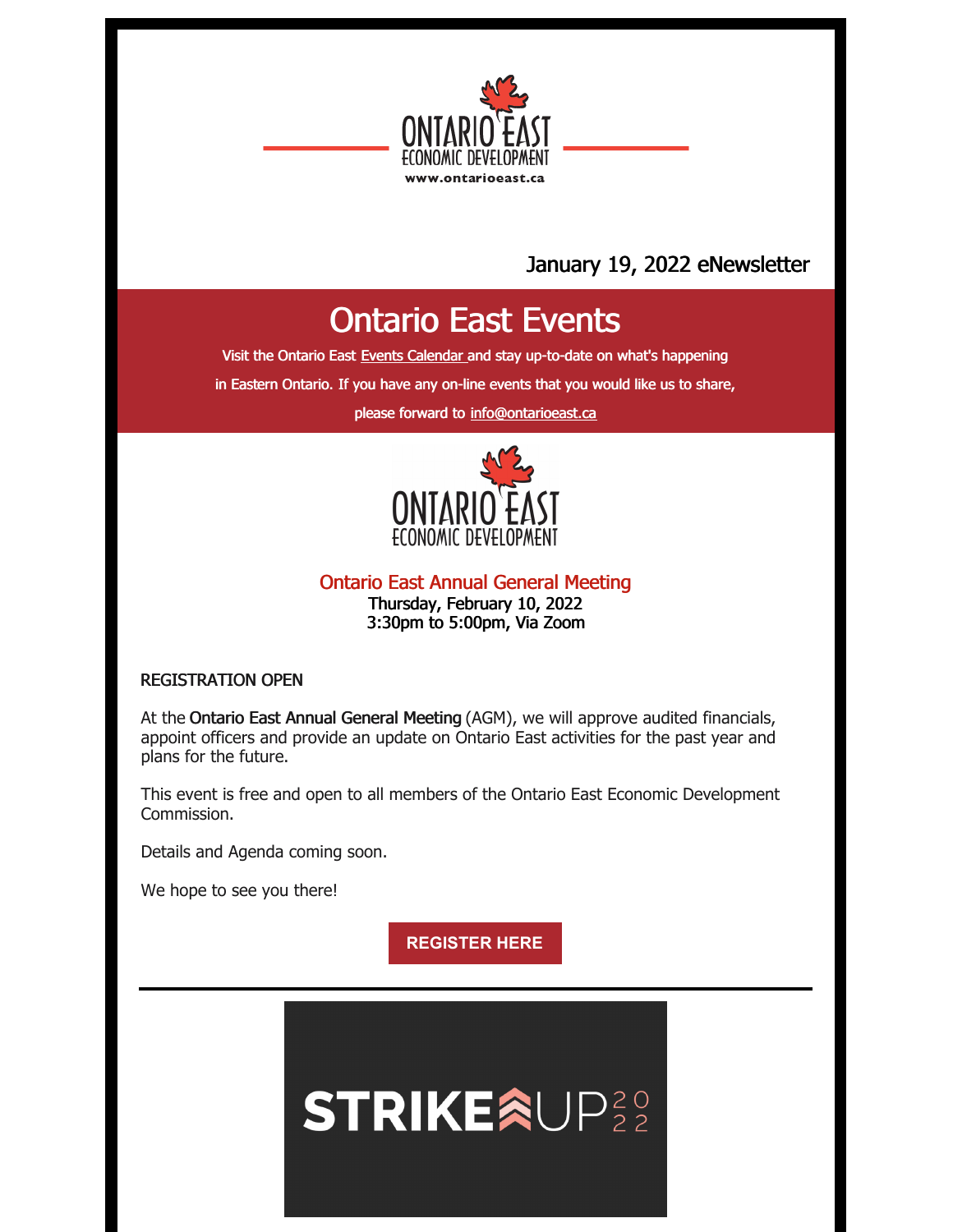#### StrikeUP Digital Conference 10:00am to 3:00pm, Thursday, March 3, 2022

You're Invited to StrikeUP 2022!

Join us for our second annual StrikeUP digital conference for women entrepreneurs on March 3, 2022!

Proudly co-presented by The Scotiabank Women Initiative® and Export Development Canada, StrikeUP 2022 will reflect the diversity and ambition of Canada's women entrepreneurs as an accessible, free, and world-class program focused on growth, funding, digital adoption, and global exporting.

Registration is Free!

**[LEARN](https://ontarioeast.ca/events/strikeup-digital-conference-2022) MORE**

# Ontario East News

If you have any news that you would like us to share, please forward to [info@ontarioeast.ca](mailto:info@ontarioeast.ca)



### Ontario East Talent Identification Support Project Update (OE-TISP)

#### OE-TISP: 3 New Articles To Help Employers Now & 1 Bonus

Please read and share in your newsletters, emails and social media these articles to help employers with talent attraction and retention:

• 4 [Strategies](https://t.sidekickopen01.com/s3t/c/5/f18dQhb0S7kv8c82szVf5rhG59hl3kW7_k2842PyJyGW7wzN4k2Qx-dHW2Swb-n2bzNMtf46JSFc01?te=W3R5hFj4cm2zwW3CbHnh1JDwy2W3zgDbB3K1M16W1JxvHB3K1M16W3K8QDQ43TDjyW49M8_h3K6Lsjn43Z9cH273&si=5457739056414720&pi=2a59f9ed-c183-4f03-b113-c3c87245b10b) to Ease Labour Shortage

- Retain Employees With Legacy [Information](https://t.sidekickopen01.com/s3t/c/5/f18dQhb0S7kv8c82szVf5rhG59hl3kW7_k2842PyJyGW7wzN4k2Qx-dHW2Swb-n2bzNMtf46JSFc01?te=W3R5hFj4cm2zwW3CbHnh1JDwy2W3zgDbB3K1M16W1JxvHB3R3cw7W4fLG3R3K9DsyW41n_Fy45Rkrc4W1v51&si=5457739056414720&pi=2a59f9ed-c183-4f03-b113-c3c87245b10b) and Record Keeping
- [Recruiting](https://t.sidekickopen01.com/s3t/c/5/f18dQhb0S7kv8c82szVf5rhG59hl3kW7_k2842PyJyGW7wzN4k2Qx-dHW2Swb-n2bzNMtf46JSFc01?te=W3R5hFj4cm2zwW3CbHnh1JDwy2W3zgDbB3K1M16W1JxvHB49Kv38W4hGQZG41S2fKW3T296_3T1d2SW1GJ1-33R59pGW3zgDmV4fdgphW1GFz9h3C7Nj11X3&si=5457739056414720&pi=2a59f9ed-c183-4f03-b113-c3c87245b10b) Tips in a Tight Market: Be Number 1
- Need [Recruitment](https://t.sidekickopen01.com/s3t/c/5/f18dQhb0S7kv8c82szVf5rhG59hl3kW7_k2842PyJyGW7wzN4k2Qx-dHW2Swb-n2bzNMtf46JSFc01?te=W3R5hFj4cm2zwW3CbHnh1JDwy2W3zgDbB3K1M16W1JxvHB41RjcFW1GHbGN49S89KW3_SNwq1GJ1-dW4cfLwz4cfKPkW3ZZpfG3ZWVFfW1GHCPC3K96qzW3S-pXv1GFyG10&si=5457739056414720&pi=2a59f9ed-c183-4f03-b113-c3c87245b10b) Tips? It's a Lot Like Sales Right Now





### Women's Entrepreneurship Program – Update

As we head into the last quarter of the Women's Entrepreneurship Program, there is still time for clients in the eastern Ontario pilot regions (Kawartha Lakes, Northumberland, Leeds Grenville and Prescott-Russell) to benefit from this successful initiative that has supported over 200 entrepreneurs to date!

Click on <https://offers.ontarioeast.ca/learn-about-wep> to view the promotional video showcasing some of our WEP candidates using clips from their individual videos.